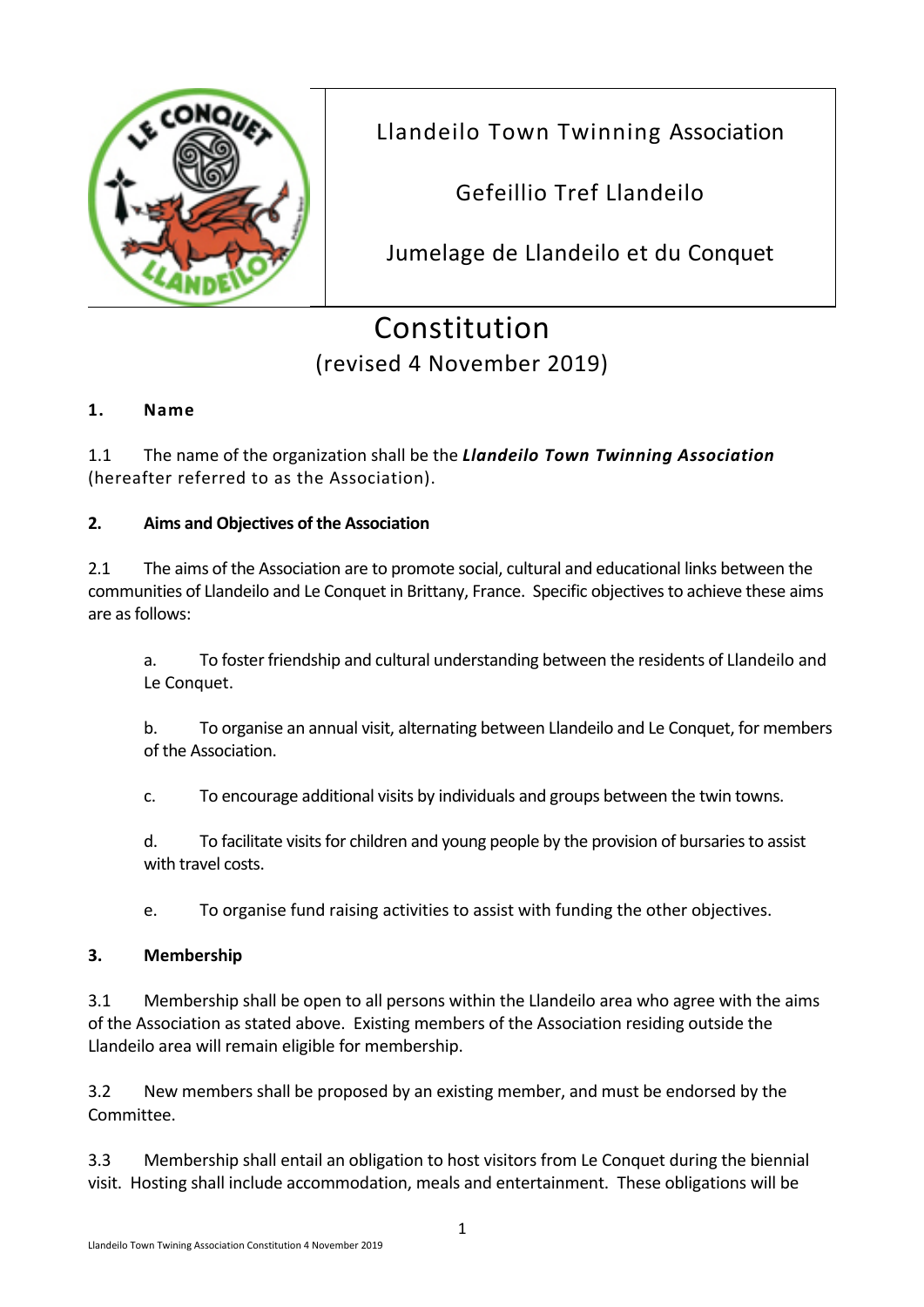waived in the case of illness which prevents families hosting on a return trip. Ex‐Officio members of the committee are not expected to host visitors unless they choose to do so.

3.4 Staff and families of pupils of Ysgol Bro Dinefwr are eligible for membership of the Association. Parents / guardians of children are expected to bring their children to Llandeilo when necessary to participate in twinning activities.

3.5 The membership form is at Annex A.

# **4. Committee and Executives**

4.1 The affairs of the Association shall be conducted by the Committee. %\$&§\$ The Committee will be made up of 10 elected Members aged 18 or over, plus the Mayor of Llandeilo and Headteacher of Ysgol Bro Dinefwr, or their representatives, as Ex‐Officio members. Election to the Committee shall be at the Annual General Meeting (AGM) from Members of the Association.

4.2 At the discretion of the Chair, the Committee may co-opt further members to the committee above the stipulated 12. Co-opted Members shall have the right to vote during their tenure. Coopted members may be stood down by the Chair, or by a vote of over half the Committee.

4.3 The full Committee shall meet at least once every 3 months. The quorum of the Committee shall be 8.

4.4 The Committee shall include 5 Executives as follows;

- a. Chair.
- b. Vice Chair.
- c. Treasurer.
- d. Secretary.
- e. Vice Secretary.

Terms of Reference for these officers are at Annexes B ‐ F respectively.

4.5 The Executives shall be elected at the AGM, and will be expected to serve in their role for 2 years. Due to the complexities of changing authority of the Association's bank account, the Treasurer may be invited to stand for a longer period. Nominations for any Executive role due for election must be received by the secretary a minimum of 14 days before the AGM. The current incumbent of a post may be nominated for continuation in role beyond 2 years.

4.6 The Executives shall meet as required to undertake business on behalf of the Committee. Meetings of the Executive shall be quorate when 3 Executives are present.

4.7 All decisions of the Executive shall be presented to the full Committee for endorsement.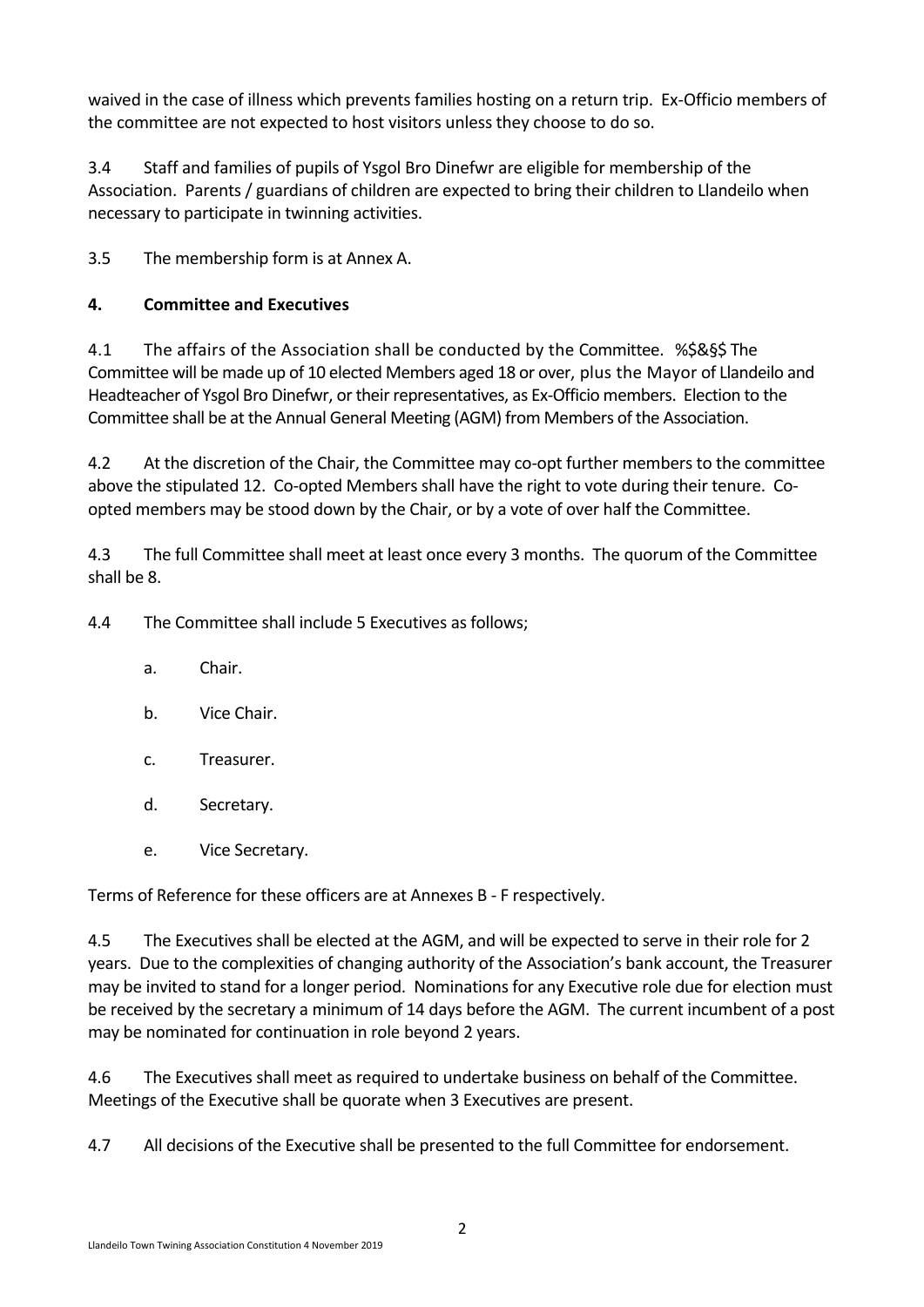4.8 In the event of any sub committees being formed, the Chair, Secretary and Treasurer shall be ex‐officio members with voting rights.

#### **5. General Meetings**

5.1 The Committee shall call an Annual General Meeting (AGM) of the Association, normally in November each year, giving each member at least 28 days' notice in writing.

5.2 Matters for discussion at the AGM shall be sent to the Secretary no later than 14 days before the AGM. The Secretary will produce an agenda which will be made available to the members 7 days before the AGM.

5.3 Standing items for the agenda at the AGM shall include the following:

- a. Minutes of previous AGM and any EGM in the past year.
- b. Matters arising.
- c. Chair's report.
- d. Treasurer's report including annual accounts.
- e. Election to the Committee and/or Executive if required.
- f. Ratification of, and welcome to, new members.
- g. Review of membership subscriptions for the forthcoming year.
- h. Amendments to the Constitution.
- i. Arrangements for next annual exchange visit.
- j. Any other business.

5.4 Only Members of the Association shall be entitled to vote at the AGM. Each Member shall be entitled to one equal vote. The Chair shall have the casting vote in the event of a tie.

5.5 An Extraordinary General Meeting (EGM) of the Association may be called at any time on a written request signed by a minimum of 25% of the Membership of the Association. The request must be delivered to the Secretary, and must contain details of the matter to be discussed.

5.6 Once notified, the Secretary shall arrange a suitable date within the next 56 days, giving members a minimum of 28 days' notice.

5.7 Only the topic notified shall be discussed at the EGM.

5.8 Voting and other arrangements at an EGM shall be as for an AGM.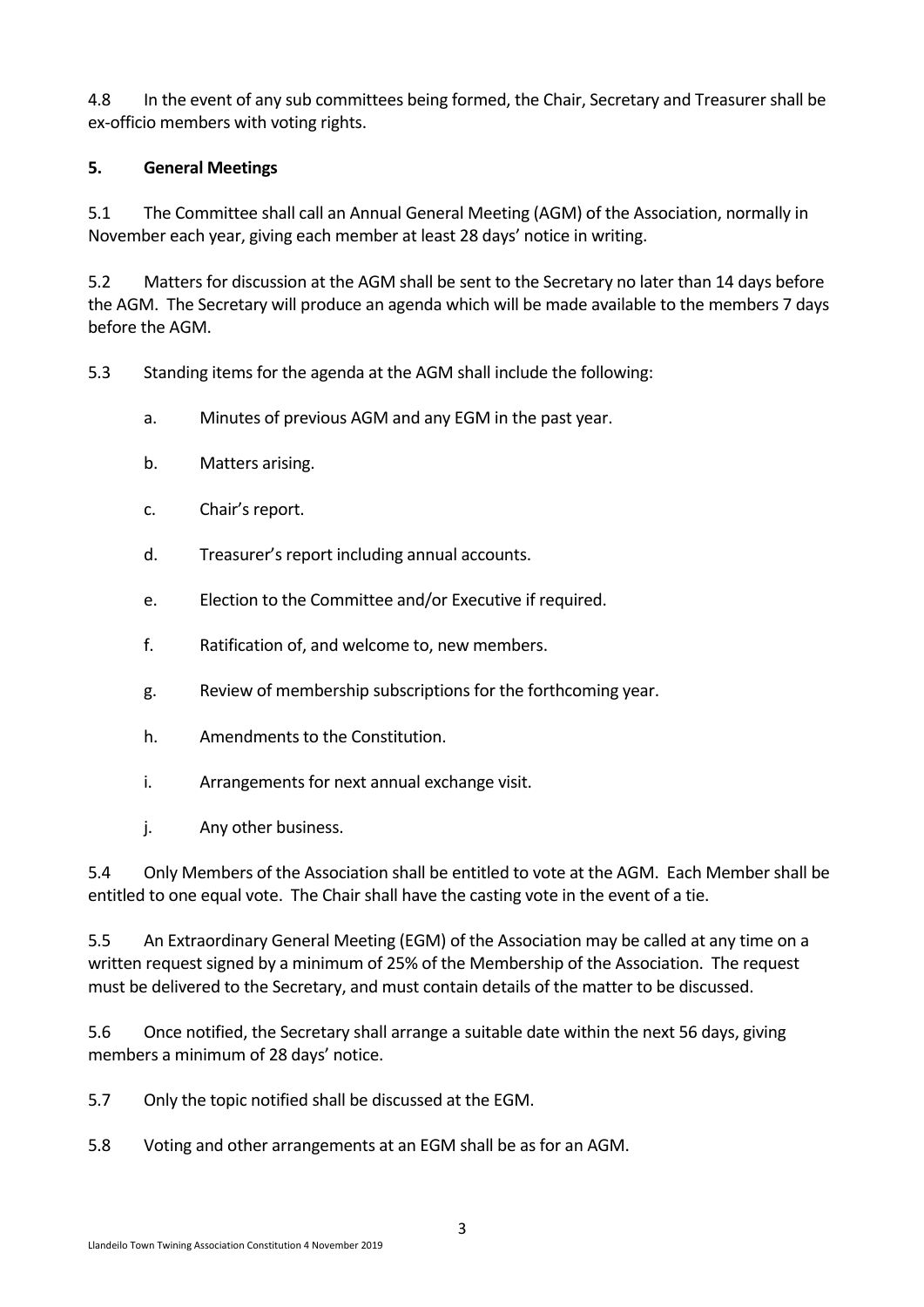# **6. Communication.**

6.1 The primary means of communication between the Association and its members shall be via e-mail. For the purposes of the Association, any communication sent by e-mail shall be taken to have been made in writing. Members shall be deemed to have received e‐mails sent to the current e‐mail address held by the Secretary. It is individual Members' responsibility to check their own junk mail and spam filters.

6.2 All Members shall be responsible for ensuring that any changes to their contact details, including e‐mail address, are notified to the Secretary as soon as practicable.

6.3 The Secretary shall provide a list of current contact details held for all members at the AGM for individual members to check. Those not attending the AGM may ask the Secretary to send details of the information held about them to check once a year.

# **7. Accounts**

7.1 Accounts shall be maintained by the Treasurer in accordance with Terms of Reference at Annex C.

7.2 Accounts shall be audited if it is requested by the Committee or 25% of the Membership. In this instance, an auditor should be selected from those in the local area.

7.3 Accounts shall be made up to the 31st October. A Statement and Balance Sheet shall be presented to the subsequent AGM.

# **8. Finances**

8.1 All monies received on behalf of the Association shall be kept in safe custody by the Treasurer.

8.2 All cheques drawn for the Association shall be signed by the Treasurer and one other designated signatory. In exceptional circumstances, if the Treasurer is unavailable to sign, 2 of the designated signatories may sign. Online banking transactions may be conducted by the Treasurer individually, or if not available, another designated signatory.

8.3 Subscriptions may be levied for membership on an annual basis at a rate decided at the AGM each year. Any subscriptions agreed are due for any member who is aged 18 or over at or on 1 January.

8.4 Any subscriptions agreed shall be due on 1 January each year, and must be paid by the end of that month. Membership will lapse in the event of non‐payment of an agreed subscription.

8.5 Members shall be expected to pay for their own travel and associated costs during visits to Le Conquet. No financial assistance shall be given towards hosting guests from Le Conquet during reciprocal visits.

8.6 No food, travel or accommodation expenses shall be payable to committee members, including the Executives, in pursuance of their roles.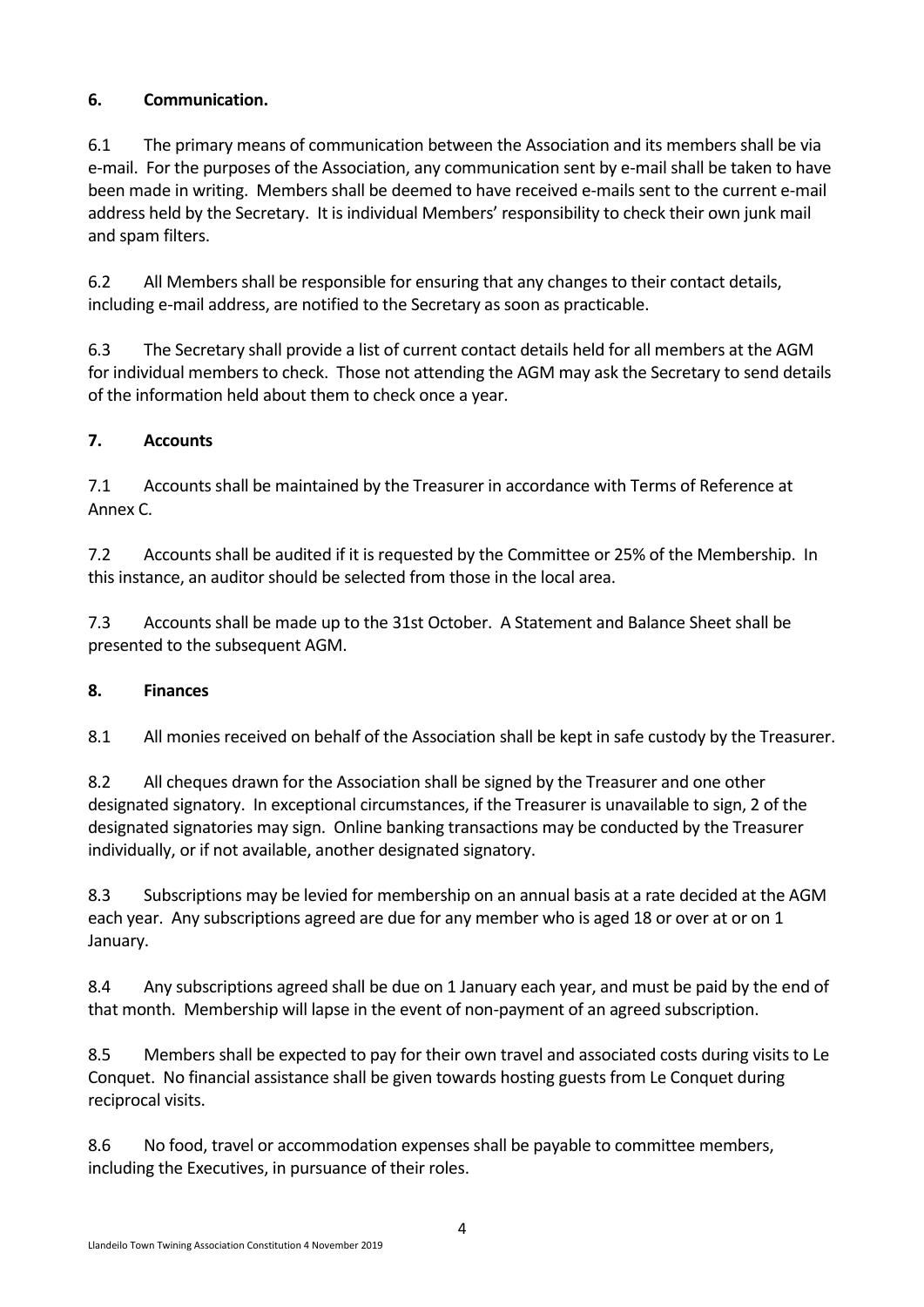8.7 Monies received specifically for the bursary fund shall be allocated to that fund in their entirety.

### **9. Bursary**

9.1 The Association may make available funds, subject to availability, to assist students in full time education who are eligible to be members of the Association to travel to Le Conquet. All local students in full-time education are eligible to apply. Priority shall be given to:

- a. Those studying French or French history and culture; and /or
- b. Existing members of the Association; and /or
- c. Those with the greatest financial need.

9.2 Applications shall be made in writing to the Chair through the Secretary, and may be supported by a letter from their school teacher or educational supervisor outlining the anticipated benefits of such a visit.

9.3 Funding shall be capped at a maximum of 50% of travel costs, and is subject to the Association having sufficient funds in the Bursary account. To be considered, travel must be via reasonably economic means.

9.4 Applications shall normally be considered by the full committee. Where requests are made at short notice, and travel is planned before the committee next meets, the Executive is empowered to authorise travel.

9.5 The full amount available in the bursary fund may be spent subject to the conditions above.

# **10. Amendments to the Constitution**

10.1 Amendments to the Constitution shall only be made at the AGM, or an EGM called for this purpose. Notice of proposed amendment shall be given in writing to the Secretary in accordance with guidance on timing above. The Secretary shall include details of the proposed amendments with the agenda.

10.2 Amendments to the Constitution shall be approved if at least two thirds of the members present and voting at the meeting are in favour.

# **11. Dissolution of the Association**

11.1 In the event of the dissolution of the Association, once any debts are settled, all surplus funds, including those in the Bursary fund, shall be transferred to a charity or good cause chosen by the Membership.

11.2 All records shall be offered to the archivist at Carmarthen County Council.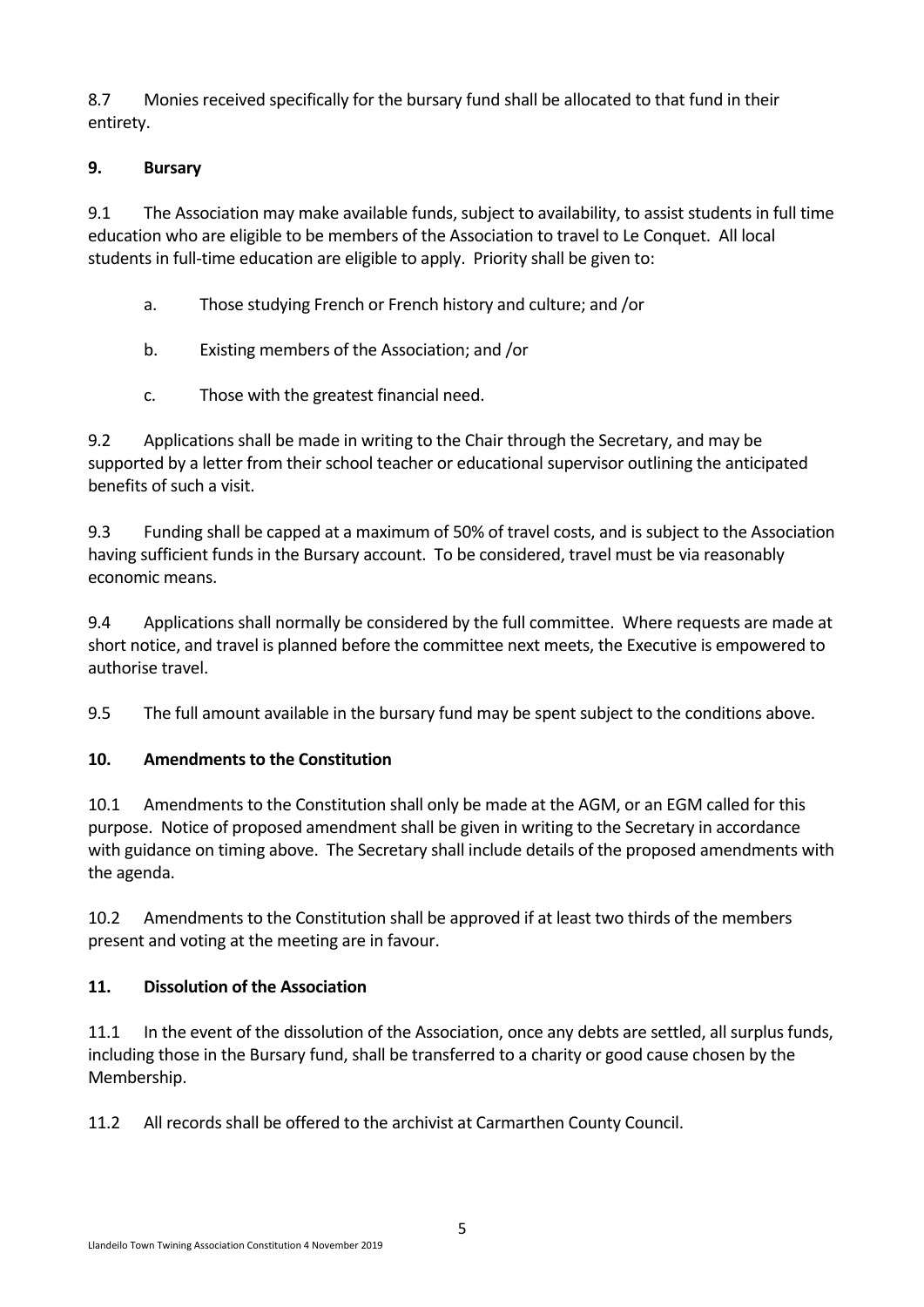### **LLANDEILO TOWN TWINNING ASSOCIATION MEMBERSHIP FORM**

Please fill in a separate form for every adult over 18. Complete both sides and sign the form.

| <b>Surname</b>                                                                   |                                     |           | Forename(s)     |                                                                             |                      | <b>Title</b> |           |  |  |  |  |
|----------------------------------------------------------------------------------|-------------------------------------|-----------|-----------------|-----------------------------------------------------------------------------|----------------------|--------------|-----------|--|--|--|--|
|                                                                                  | <b>Address (including postcode)</b> |           |                 | <b>Date of Birth</b>                                                        |                      |              |           |  |  |  |  |
|                                                                                  |                                     |           |                 | Gender                                                                      |                      |              |           |  |  |  |  |
|                                                                                  |                                     |           |                 | Date joined                                                                 |                      |              |           |  |  |  |  |
| <b>Phone - landline</b>                                                          |                                     |           |                 | <b>Drivers Licence?</b>                                                     | <b>Yes</b>           | <b>No</b>    |           |  |  |  |  |
| <b>Phone - mobile</b>                                                            | <b>UK/EU Passport?</b>              |           |                 |                                                                             |                      | <b>Yes</b>   | <b>No</b> |  |  |  |  |
| <b>E-mail address</b>                                                            |                                     |           |                 |                                                                             |                      |              |           |  |  |  |  |
| Please note - E-mail is the primary means the Association uses for communication |                                     |           |                 |                                                                             |                      |              |           |  |  |  |  |
| Would you like to join the Association's WhatsApp group?                         | <b>Yes</b>                          | <b>No</b> |                 |                                                                             |                      |              |           |  |  |  |  |
| Are you disabled?                                                                | <b>Yes</b>                          | <b>No</b> |                 |                                                                             |                      |              |           |  |  |  |  |
| If yes, please give details                                                      |                                     |           |                 |                                                                             |                      |              |           |  |  |  |  |
| Do you have any allergies / special dietary requirements?                        | <b>Yes</b>                          | <b>No</b> |                 |                                                                             |                      |              |           |  |  |  |  |
| If yes, please give details                                                      |                                     |           |                 |                                                                             |                      |              |           |  |  |  |  |
|                                                                                  |                                     |           |                 | Family details - only one adult per household need enter children's details |                      |              |           |  |  |  |  |
| Spouse / Partners name (if any)<br>(for cross reference only)                    |                                     |           |                 |                                                                             |                      |              |           |  |  |  |  |
| Child 1                                                                          | Gender                              |           | <b>Forename</b> | <b>Date of Birth</b>                                                        |                      |              |           |  |  |  |  |
| Child 2                                                                          | Gender                              |           | <b>Forename</b> |                                                                             | <b>Date of Birth</b> |              |           |  |  |  |  |
| Child 3                                                                          | Gender                              |           | <b>Forename</b> |                                                                             | <b>Date of Birth</b> |              |           |  |  |  |  |
| Child 4                                                                          | Gender                              |           | <b>Forename</b> |                                                                             | <b>Date of Birth</b> |              |           |  |  |  |  |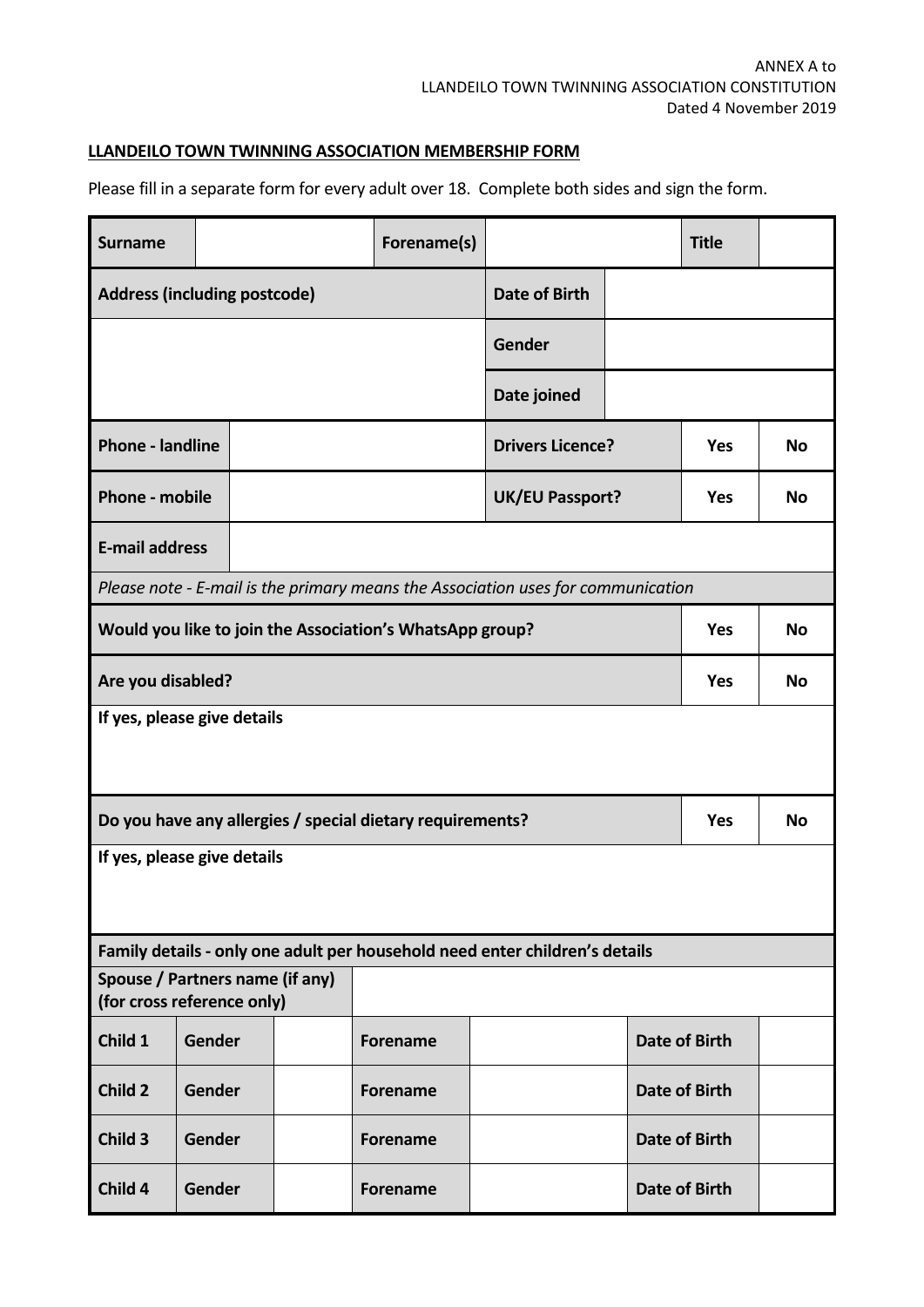| In case of an emergency, who should be informed?                                                                                                                                                                                                                                                                                                                                                    |                                                          |                                                            |                   |                                    |  |           |  |  |  |  |  |
|-----------------------------------------------------------------------------------------------------------------------------------------------------------------------------------------------------------------------------------------------------------------------------------------------------------------------------------------------------------------------------------------------------|----------------------------------------------------------|------------------------------------------------------------|-------------------|------------------------------------|--|-----------|--|--|--|--|--|
| <b>Name</b>                                                                                                                                                                                                                                                                                                                                                                                         |                                                          |                                                            | <b>Contact No</b> |                                    |  |           |  |  |  |  |  |
| Members are expected to host visitors from Le Conquet during the biennial visit                                                                                                                                                                                                                                                                                                                     |                                                          |                                                            |                   |                                    |  |           |  |  |  |  |  |
| Are you able to host visitors?                                                                                                                                                                                                                                                                                                                                                                      |                                                          | <b>Yes</b>                                                 | <b>No</b>         | If no, please state reasons below: |  |           |  |  |  |  |  |
|                                                                                                                                                                                                                                                                                                                                                                                                     |                                                          |                                                            |                   |                                    |  |           |  |  |  |  |  |
|                                                                                                                                                                                                                                                                                                                                                                                                     | Individuals?                                             |                                                            |                   |                                    |  | <b>No</b> |  |  |  |  |  |
|                                                                                                                                                                                                                                                                                                                                                                                                     | <b>Couples?</b>                                          |                                                            | <b>Yes</b>        | No                                 |  |           |  |  |  |  |  |
| Can you host -                                                                                                                                                                                                                                                                                                                                                                                      | <b>Families with children?</b>                           |                                                            | <b>Yes</b>        | No                                 |  |           |  |  |  |  |  |
|                                                                                                                                                                                                                                                                                                                                                                                                     | <b>People with disabilities?</b>                         |                                                            | <b>Yes</b>        | No                                 |  |           |  |  |  |  |  |
|                                                                                                                                                                                                                                                                                                                                                                                                     |                                                          | People with allergies or specific dietary<br>requirements? |                   |                                    |  |           |  |  |  |  |  |
| The details you provide will be held on a database. From time to time, it may be necessary to pass<br>some of your details to other members of the Association and/or to the Organising Committee of Le<br>Conquet. Only the minimum information required will be passed on. You will be able to check what<br>data is held at the Annual General Meeting each year, and at other times by request. |                                                          |                                                            |                   |                                    |  |           |  |  |  |  |  |
| Do you consent to your details being held on a database?                                                                                                                                                                                                                                                                                                                                            | <b>Yes</b>                                               | <b>No</b>                                                  |                   |                                    |  |           |  |  |  |  |  |
| Do you consent to your details being passed to:                                                                                                                                                                                                                                                                                                                                                     |                                                          |                                                            |                   |                                    |  |           |  |  |  |  |  |
|                                                                                                                                                                                                                                                                                                                                                                                                     | <b>Yes</b>                                               | No                                                         |                   |                                    |  |           |  |  |  |  |  |
|                                                                                                                                                                                                                                                                                                                                                                                                     | <b>Yes</b>                                               | No                                                         |                   |                                    |  |           |  |  |  |  |  |
| For publicity purposes, the Association may use photographs on the<br>website or in the press. Do you consent to photographs showing you<br>to be used in this manner?                                                                                                                                                                                                                              | <b>Yes</b>                                               | No                                                         |                   |                                    |  |           |  |  |  |  |  |
| How well can you speak French (please tick)?                                                                                                                                                                                                                                                                                                                                                        |                                                          |                                                            |                   |                                    |  |           |  |  |  |  |  |
| Not at all                                                                                                                                                                                                                                                                                                                                                                                          | <b>Basic phrases only</b>                                |                                                            |                   | Conversational / I can get by      |  |           |  |  |  |  |  |
| <b>Fluent</b>                                                                                                                                                                                                                                                                                                                                                                                       | <b>School level but rusty</b><br>Tick if you speak Welsh |                                                            |                   |                                    |  |           |  |  |  |  |  |

I will abide by the rules of Llandeilo Town Twinning's Association. I consent to my information being used as indicated above.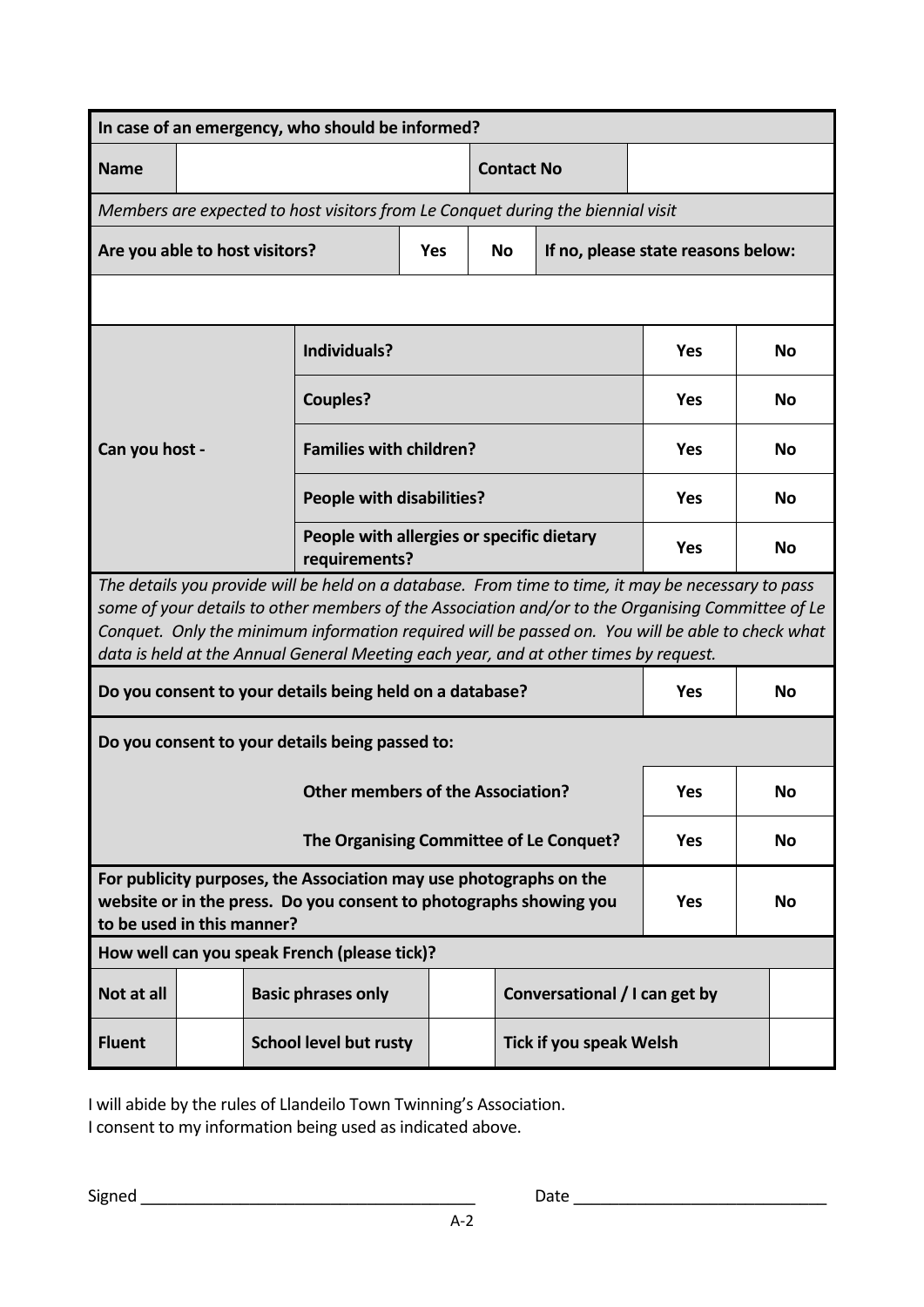#### **TERMS OF REFERENCE – CHAIR LLANDEILO TOWN TWINNING ASSOCIATION**

1. The Chair's primary responsibility is to ensure that the Association is run in accordance with the Constitution, as currently amended. Specific responsibilities are listed in the following paragraphs.

2. Committee and General Meeting Management.

a. Chair meetings of the full Committee, Executive meetings and General Meetings. The Chair has the casting vote in all meetings. In exercising this privilege, they are to consider which course of action will be most in accord with the Aims and Objectives of the Association.

b. Ensure that an Annual General Meeting (AGM) is held each year, no more than 13 months after the previous AGM. The Chair is to prepare and present a report on the Association's recent activities at the AGM.

c. Ensure that the full Committee meets at least every 3 months, and that the Executive meets as required to support the activities of the Association.

d. Ensure that, if they are unable to attend a meeting, the Vice‐Chair is aware and able to attend.

3. Exchange visits.

a. Take the lead in organising the annual visit between Llandeilo and Le Conquet, liaising with the Chair of the Le Conquet association.

b. Prepare a welcoming address to be given during the annual twinning visit. This should ideally be delivered in both French and English. If necessary, the Chair is to ensure that a suitable translator is present.

c. Prepare a speech to be given at the Gala dinner during the annual twinning visit. This should ideally be delivered in both French and English. If necessary, the Chair is to ensure that a suitable translator is present.

d. Chair the Joint Committee meeting held during the annual visit when hosted in Llandeilo.

e. Prepare a report on the Association's activities to present at the Joint Committee meeting each year.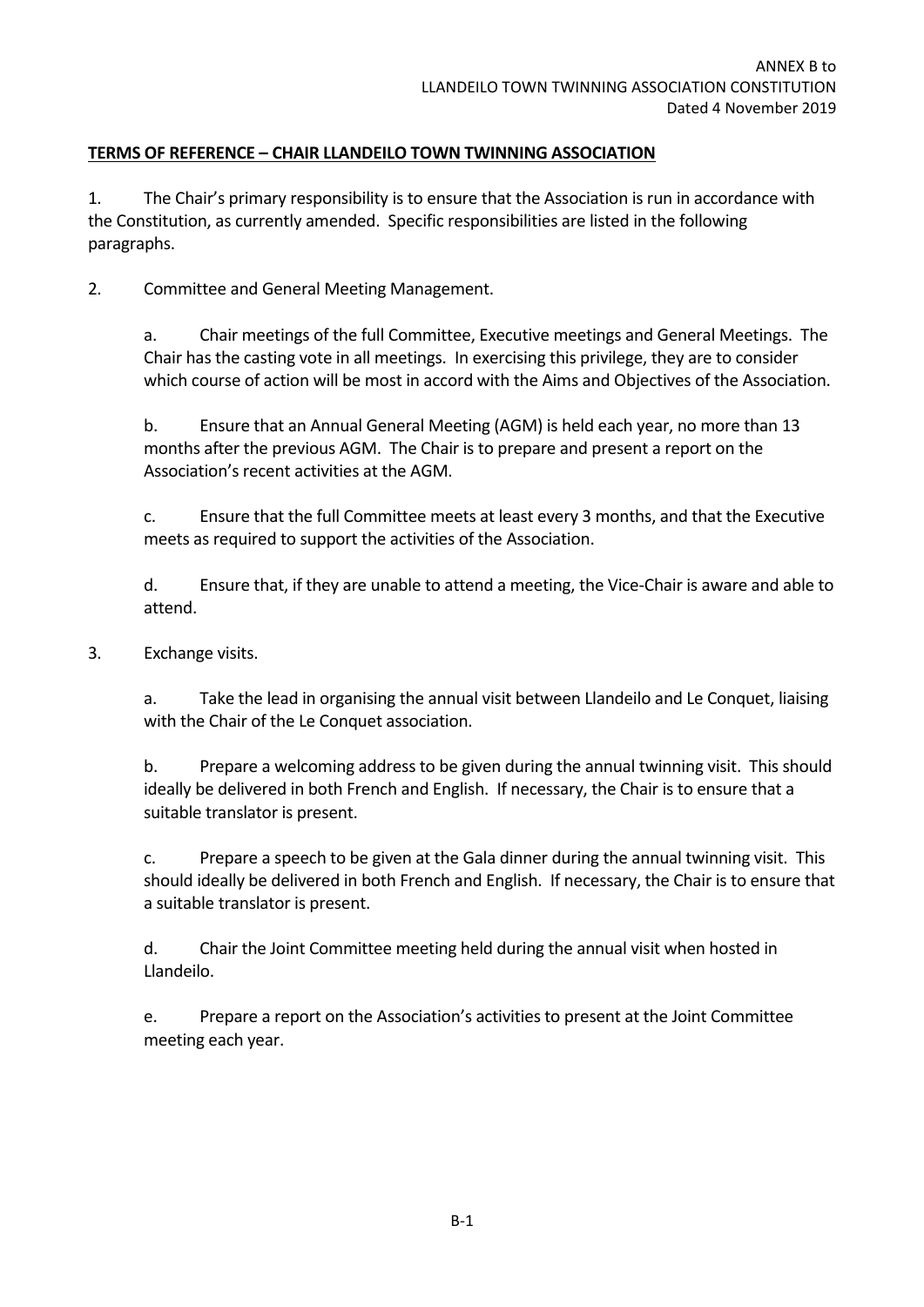#### **TERMS OF REFERENCE – SECRETARY LLANDEILO TOWN TWINNING ASSOCIATION**

1. The Secretary's primary responsibility is to ensure that all administrative aspects of the Association's business are conducted in an efficient and timely manner, in accordance with the Constitution as currently amended. Specific responsibilities are listed in the following paragraphs.

2. Committee and General Meeting Management.

- a. Attend meetings of the Executive and full Committee whenever possible.
- b. Email details of forthcoming committee meetings to members.
- c. Prepare and distribute an agenda.
- d. Write minutes, seek approval of them by the Chair and distribute to relevant parties.

e. Keep notes of decisions made by the Executive and present them at the next full committee meeting.

f. Liaise with the Chair should an Extraordinary General Meeting (EGM) be required, make the necessary arrangement and inform all Members of the date, venue and matter to be discussed.

- 3. Membership Administration.
	- a. Maintain an up to date database of Members contact details.
	- b. Seek annual confirmation that details held are correct.
	- c. Process applications by new members.
	- d. Collate nominations for election to the Executive.

e. Email any communications required to the members, maintaining the confidentiality of their data.

4. Bursary.

a. Receive applications for bursary funding and distribute to the committee for a decision.

- b. Inform applicants for bursary funding of the outcome.
- 5. Other.
	- a. Undertake other tasks as agreed with the Chair or Committee.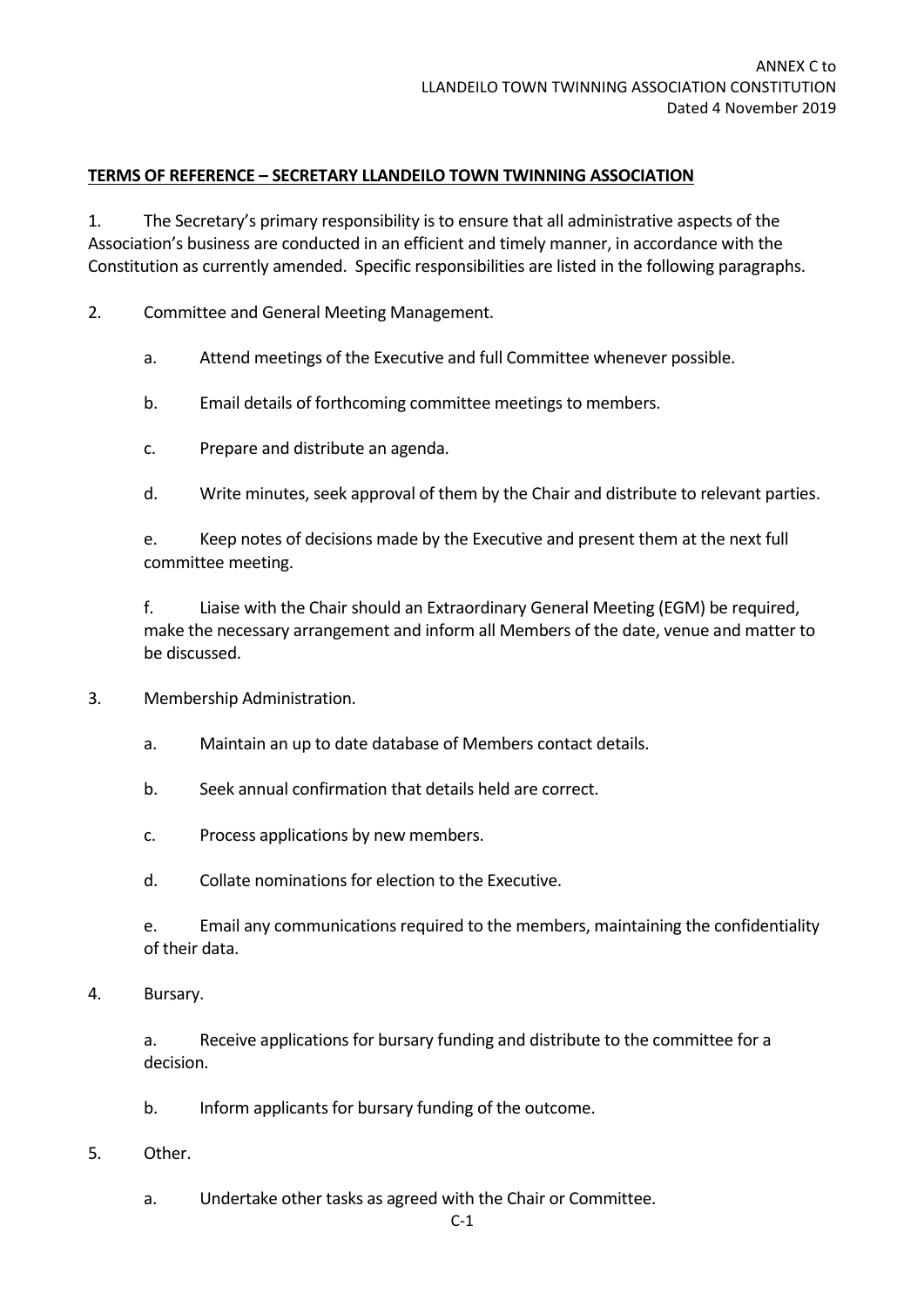#### **TERMS OF REFERENCE – TREASURER LLANDEILO TOWN TWINNING ASSOCIATION**

1. The Treasurer's primary responsibility is to ensure that all financial aspects of the Association's business are conducted in an efficient and timely manner, in accordance with the Constitution as currently amended. Specific responsibilities are listed in the following paragraphs.

- 2. Committee and General Meeting Management.
	- a. Attend meetings of the Executive and full Committee whenever possible.
	- b. Prepare a brief financial report for each Committee meeting.
	- c. Prepare a full annual financial report for the Annual General Meeting (AGM).
- 3. Financial Administration.
	- a. Maintain accurate accounts for the Association.
	- b. Advise on any required membership subscription for the forthcoming year.

c. Advise the Chair if the Association's funds are likely to reduce by 10% or more in the next 12 months.

- d. Keep any cash in safe custody until it can be deposited in the bank account.
- e. Monitor the bank account for signs of unusual activity.
- f. Sign cheques on behalf of the Association, or advise the Chair if they will not be available to do so when required.
- g. Monitor levels of interest paid on the Association's funds, and advise if a change of bank account is required.
- 4. Bursary.

a. Advise on the level of grant available from the bursary fund.

b. Pay bursary funds to successful applicants as directed by the Committee, or exceptionally the Executive.

5. Other.

a. On dissolution of the Association, ensure any debts are paid (subject to there being sufficient funds) and pay the residue to the selected charity or good cause.

b. Undertake other tasks as agreed with the Chair or Committee.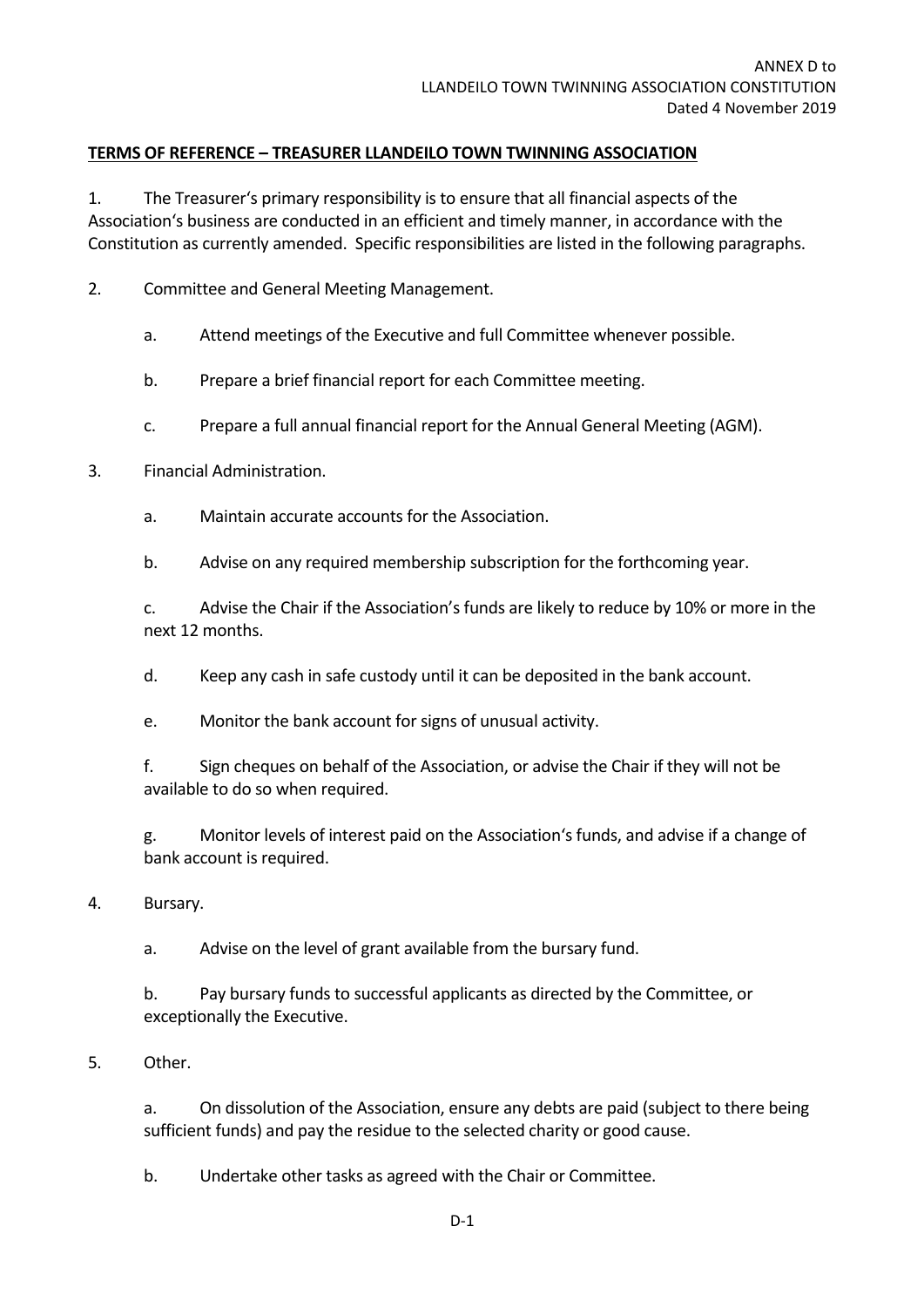#### **TERMS OF REFERENCE – VICE‐CHAIR LLANDEILO TOWN TWINNING ASSOCIATION**

1. The Vice-Chair's primary responsibility is to support the Chair, ensuring that actions are in accordance with the Constitution as currently amended. Specific responsibilities are listed in the following paragraphs.

- 2. Committee and General Meeting Management.
	- a. Attend meetings of the Executive and full Committee whenever possible.

b. Deputise for the Chair in any or all of their responsibilities when the Chair is unable to undertake them.

- 3. Publicity and public liaison.
	- a. Act as publicity officer for the Association.
	- b. Act as charity liaison for the Association.
	- c. Maintain the Association's website.
- 4. Other.
	- a. Monitor the Constitution and advise on any changes required.
	- b. Undertake other tasks as agreed with the Chair or Committee.